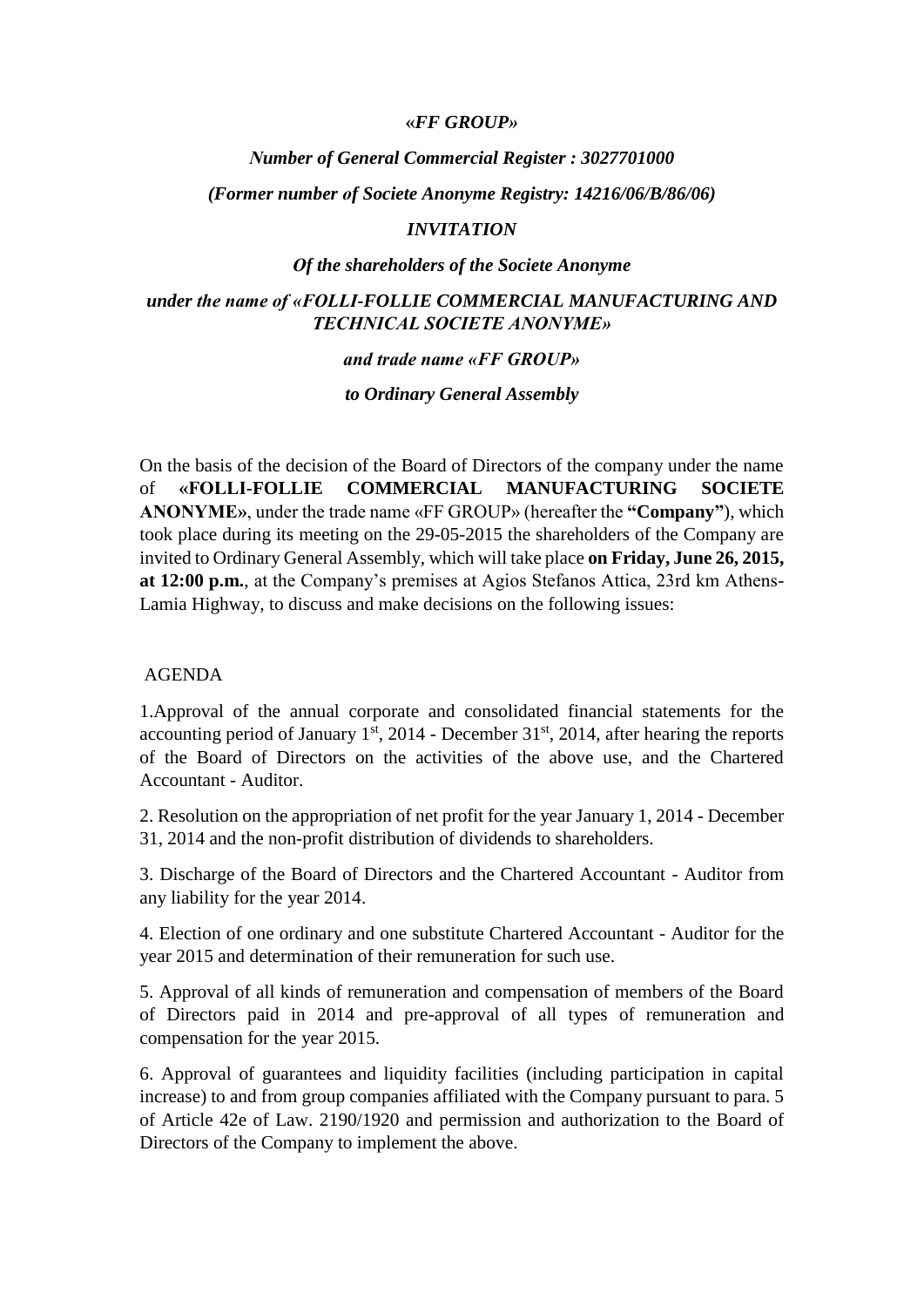7. Approval of a share buyback program and determination of the lower market price in the amount of five (5,00) Euros and superior to the sum of fifty (50,00) euros.

8. Share capital increase through capitalization of part of the dispute in the share premium reserve by increasing the nominal value of the share.

9. Equal reduction of the share capital, return of cash to shareholders and reduce the nominal value of the share. Provide the necessary authorizations to the Board of Directors in connection with the return of an equal amount of capital to shareholders in cash, trimming of this right and the date of payment of the refund.

10. Election of new Board members and appointment of Audit Committee members pursuant to Article 37 of Law. 3693/2008.

11. Various announcements, approvals and decisions.

In case of non achievement οf the required, according to the law and the Articles of Incorporation of the Company, quorum for taking decisions on the aforementioned matters of the initial agenda on 26-06-2015, the shareholders are invited to the A' Reiterative General Assembly, on July 10, 2015, day Friday and time 12.00 p.m. at the Company's principal office, in Agios Stefanos Attikis, 23rd km of the National Road Athens-Lamia, without the publication of new invitation. The subjects of the agenda of the probable A' Reiterative Assembly will be the above mentioned.

According to articles 26 § 2b and 28a οf the codified law 2190/1920, as they were modified and added, respectively to the articles 3 and 6 of the law 3884/2010 and are in force, the Company informs the shareholders for the following:

# **RIGHT TO PARTICIPATE IN THE GENERAL ASSEMBLY**

Any person appearing as shareholder in the Dematerialized Securities System files managed by "Hellenic Stock Exchanges S.A." (former Central Securities Depository), where Company's securities are being held, is entitled to participate at the General Assembly. Shareholding capacity is evidenced by presenting a relevant written certificate issued by the aforementioned entity, or by direct online connection of the Company with the said entity's files. Shareholders capacity must be effective (Date of Record), notably at the beginning of the fifth (5th) day prior to the date of the General Assembly of 26.06.2015 and the relevant written certificate regarding the shareholders capacity must be received by Company no later than the third (3rd) day prior to the date of the General Assembly.

With regard to the 1st Reiterative Extraordinary General Assembly, the shareholding capacity must be effective at the fourth day prior to the date scheduled for the 1st Reiterative General Assembly (1st Reiterative General Assembly date of record), and the relevant written or electronic certificate regarding shareholding capacity must be received by company no later than the third (3rd) day prior to the date of the 1st Reiterative General Assembly.

Only persons in the capacity of shareholder as at the respective Date of Record are considered vis-à-vis the company to be entitled to attend and vote at the General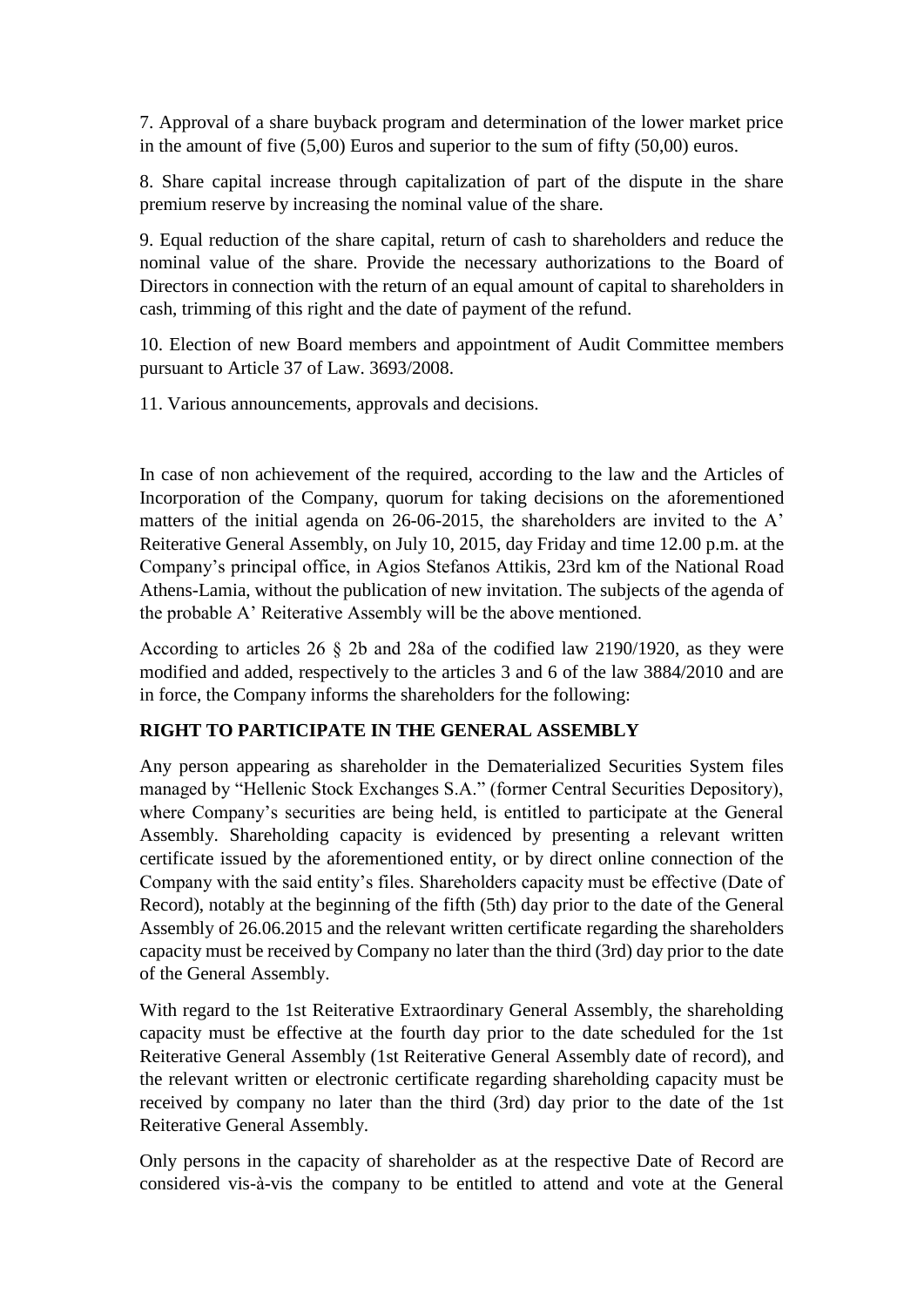Assembly. Any shareholder failing to comply with the provisions of article 28a of codified law 2190/1920 may participate at the General Assembly only upon its permission.

Exercise of these rights does not require blockage of the beneficiary's shares or compliance with any other procedure restricting the ability to sell and transfer them during the period between the Date of Record and the date of General Assembly.

# **PROCESS FOR EXERCISING VOTING RIGHTS BY PROXY**

A shareholder may attend the General Assembly and vote either in person or by proxy. Each shareholder may appoint up to three (3) proxies. Legal entities may participate at the General Assembly by appointing up to three (3) individuals as proxies. However, if a shareholder holds shares in a company, which appear in several securities accounts, said restriction will not prevent said shareholder from appointing different proxies in respect of the shares in each securities account in relation with the General Assembly. A proxy acting on behalf of several shareholders may vote differently for each shareholder. A shareholder proxy must disclose to the company, before the General Assembly begins, any specific event which may be useful to the shareholders in assessing the risk of the proxy serving interests other than those of the shareholder.

In the sense of this paragraph, a conflict of interest may especially arise when a proxy:

a) is a shareholder controlling the company or is another legal entity or an entity controlled by that shareholder;

b) is a member of the board of directors or of the administration of the company or shareholder controlling the company in general, or another legal entity or an entity controlled by a shareholder who controls the company;

c) is an employee or auditor of the company or shareholder controlling the company, or of another legal entity or entity controlled by a shareholder who controls the company;

d) is spouse or first degree relative to one of the individuals referred to under (a) through (c) above.

The appointment and revocation of a shareholder proxy is made in writing and notified to the Company under the same form, at least three (3) days prior to the date scheduled for the General Assembly.

The company will make available at website (www.ffgroup.com) a form which may be used for the appointment of proxy. Said form must be submitted, duly completed and signed by the shareholder, to the Company's Shareholders Service at: Agios Stefanos, Attika, 23rd km of Athens-Lamia national road, or sent by facsimile at: 210-6241100, at least three (3) days prior to the date of the General Assembly. Beneficiaries are responsible for confirming successful remittance and receipt of proxy documentation by the company, by calling the following number: +30 210 6241141 (Mrs. Mantalena Kasidiaropoulou) or +30 2106241074 and 210 3387752 (Mrs. Marina Xirokosta).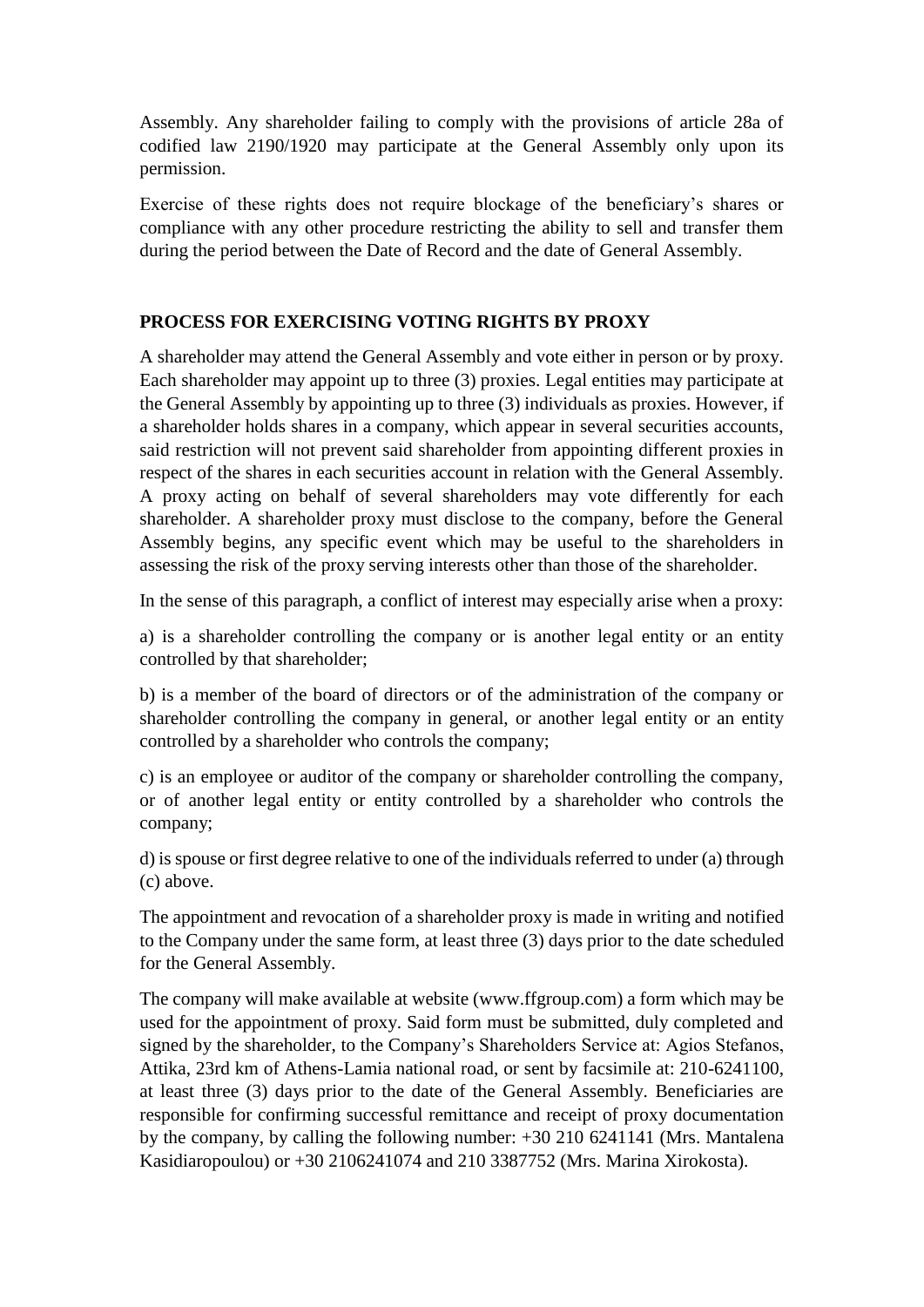The company's Articles of Incorporation provides for the holding of a General Assembly by teleconference.

# **MINORITY RIGHTS OF SHAREHOLDERS**

(a) At the request of shareholders representing one twentieth (1/20) of the paid-up share capital, the company's board of directors is obliged to insert additional items in the General Assembly's agenda, if the relevant request is received by the board of directors until at least fifteen (15) days prior to the General Assembly. The request for inserting additional items in the agenda must be accompanied by reasoning or by a draft decision to be approved by the General Assembly, and the revised agenda will be notified in the same manner as the previous agenda thirteen (13) days prior to the General Assembly, and will also be made available to shareholders at the company's website, together with the reasoning or the draft decision submitted by the shareholders in accordance with the provisions of article 27 paragraph 3 of codified law 2190/1920.

(b) At the request of shareholders representing one twentieth  $(1/20)$  of the paid-up share capital, the board of directors must make available to the shareholders in accordance with the provisions of article 27 paragraph 3 of codified law 2190/1920, no later than at least six (6) days prior to the General Assembly, draft decisions on items included in the original or revised agenda, if the relevant request is received by the board of directors until at least seven (7) days prior to the General Assembly.

(c) Upon request of any shareholder submitted to the Company at least five (5) full days prior to the General Assembly, the board of directors must provide to the General Assembly the requested information on the company's affairs, to the extent they are useful for the actual consideration of the items on the agenda. The board of directors may refuse to provide such information for a substantial reason to be recorded in the minutes. The board of directors may provide a uniform reply to shareholders' requests having the same content. There is no obligation to provide information when such information is already published in the company's website, especially in the form of questions and answers.

(d) At the request of shareholders representing one fifth (1/5) of the paid-up share capital, which should be submitted to the company at least five (5) full days prior to the General Assembly, the board of directors shall supply to the General Assembly information regarding the progress of the company's corporate affairs and financial condition. The board of directors may refuse to furnish the requested information for a substantial reason to be recorded in the minutes. Respective timelimits apply on shareholders' minority rights in case of Reiterative General Meetings as well.

In all aforementioned cases, the requesting shareholders will be called to prove their shareholding capacity and the number of shares they hold at the time they exercise their respective rights. Submission of certificate from the entity where the respective securities are held, or confirmation of the shareholding capacity through direct online connection between entity and company constitutes such evidence.